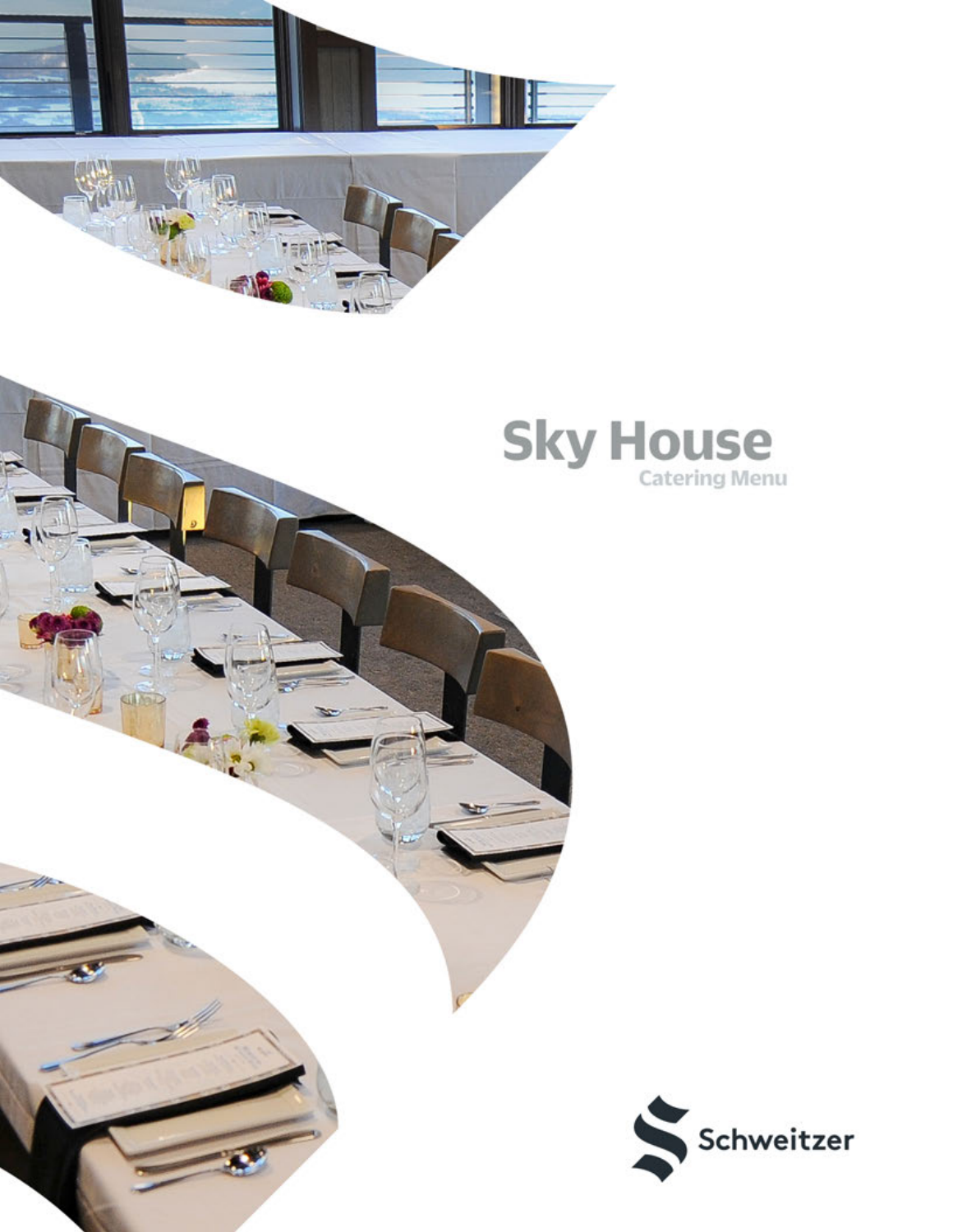

Plated Meals 60 people max.

Sky House Banquet Menu

Plated Meals open with a chef's selected Amuse Bouche. Includes your choice of one salad, and one entrée with accompanied sides.

> \$54.95 Add passed hors d'oeuvres. See pricing at the end of this section.

> > Entrées - choose one -

Grilled Maple and Balsamic Glazed Pork Chop

Sweet potato hash, seasonal vegetable

Hot Smoked Herb Crusted Salmon Charred tomato vinaigrette, chive whipped potato, grilled asparagus, micro greens

Coffee Crusted Filet of Beef with Velvet Chili Sauce

Beer braised black beans, southwestern corn pudding

Meatless Options

Wild Mushroom and Goat Cheese Strudel

Creamed spinach, roasted peppers in phyllo dough, rice pilaf, grilled vegetables

\*Option to substitute pork chop or filet for seitan for vegetarian guests

# Salads & Openers

- choose one -

#### Arugula Salad

Seasonal berries, Gorgonzola, candied nuts, berry vinaigrette

#### Caesar Salad

Garlic crouton, preserved lemon, Parmesan

Watermelon Salad Cotija cheese, spinach, pomegranate vinaigrette

Roasted Beet Salad Red wine vinaigrette, apple, goat cheese, mint

Baby Boston Salad Heirloom tomatoes, cucumber, buttermilk dressing

Do you have any questions? Please contact our group specialists at 208.263.9555 x2820 or email groupsales@schweitzer.com Gluten-free and dairy-free information available on request. Prices are per person. Prices are per person. Prices and menus subject to change. Additional fees may apply if contracted within 14 days of scheduled event. A 19% service charge, 1% SMCA fee and state sales tax will be added to all applicable charges.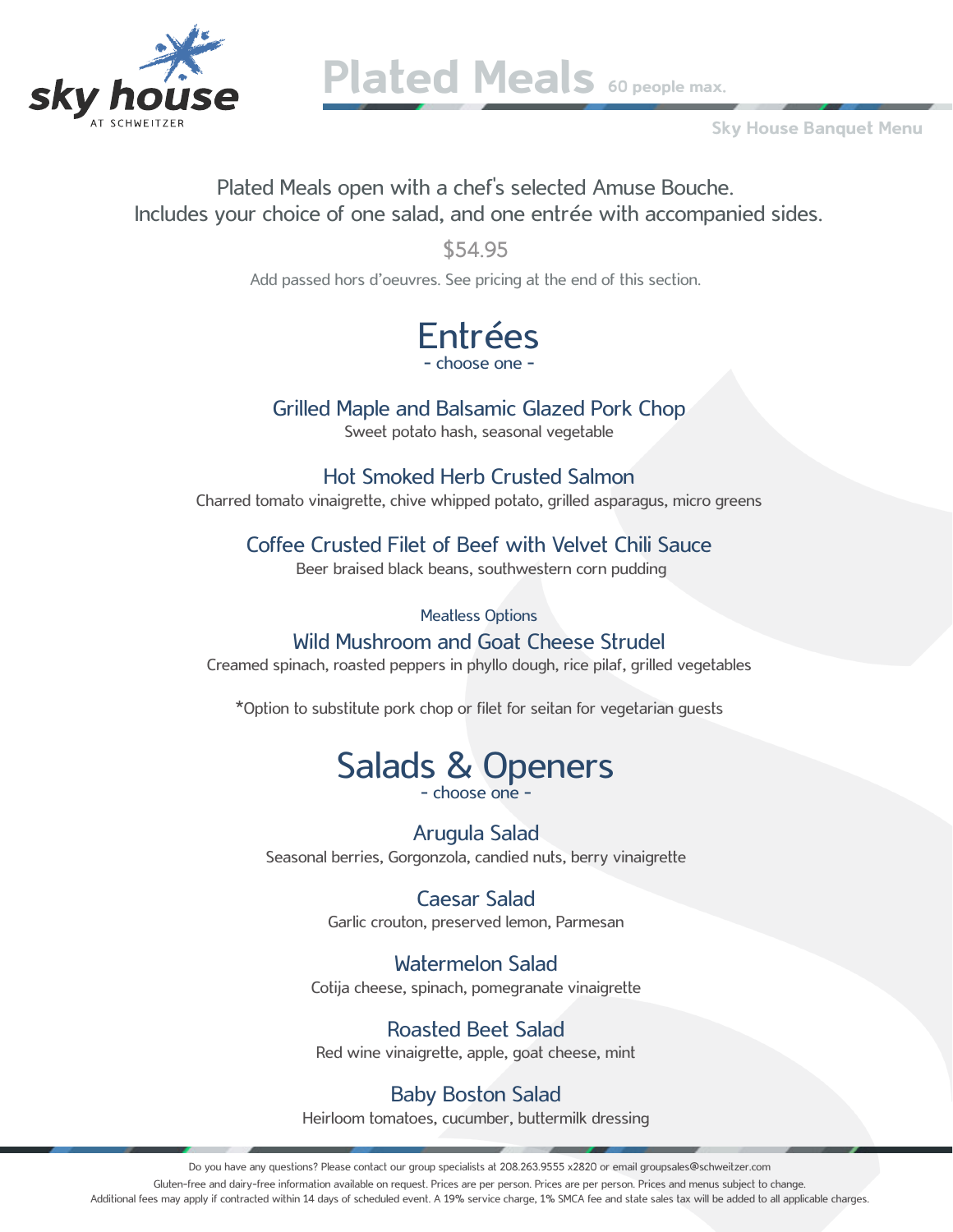

Sky House Banquet Menu

Buffet Meals include one Oven/Grill Entrée, one Carving Station Entrée, one Salad, and three Sides.

\$49.95

additional sides \$2.95 | additional entrée \$5.95 | add passed hors d'oeuvres see pricing

# From the Carving Station

Traditional Slow Roasted Prime Rib

Marinated Grilled Tri-Tip Of Beef

Chimichurri Roast Pork Loin

Smoke Roasted Turkey Breast

Seitan<br>Vegetarian option



Roasted Baby Potatoes with Fresh Herbs Au gratin Style Potatoes with Cheddar and Green Chilies Palouse Rice Pilaf with Lentils and Wild Rice Red Rice and Beans (Cajun Style) Orecchiette with Italian Sausage, Kale and Red Sauce Baked Macaroni and Cheese Grilled Seasonal Vegetable

Eggplant Parmesan Baked Beans Corn on the Cob with Lime and Cilantro Seasonal Fruit Trays Imported Meat and Cheese Boards Hummus and Pita Bread with Warm Olives Bread & Butter

All buffets include coffee, tea and water.

Do you have any questions? Please contact our group specialists at 208.263.9555 x2820 or email groupsales@schweitzer.com Gluten-free and dairy-free information available on request. Prices are per person. Prices and menus subject to change. Additional fees may apply if contracted within 14 days of scheduled event. A 19% service charge, 1% SMCA fee and state sales tax will be added to all applicable charges.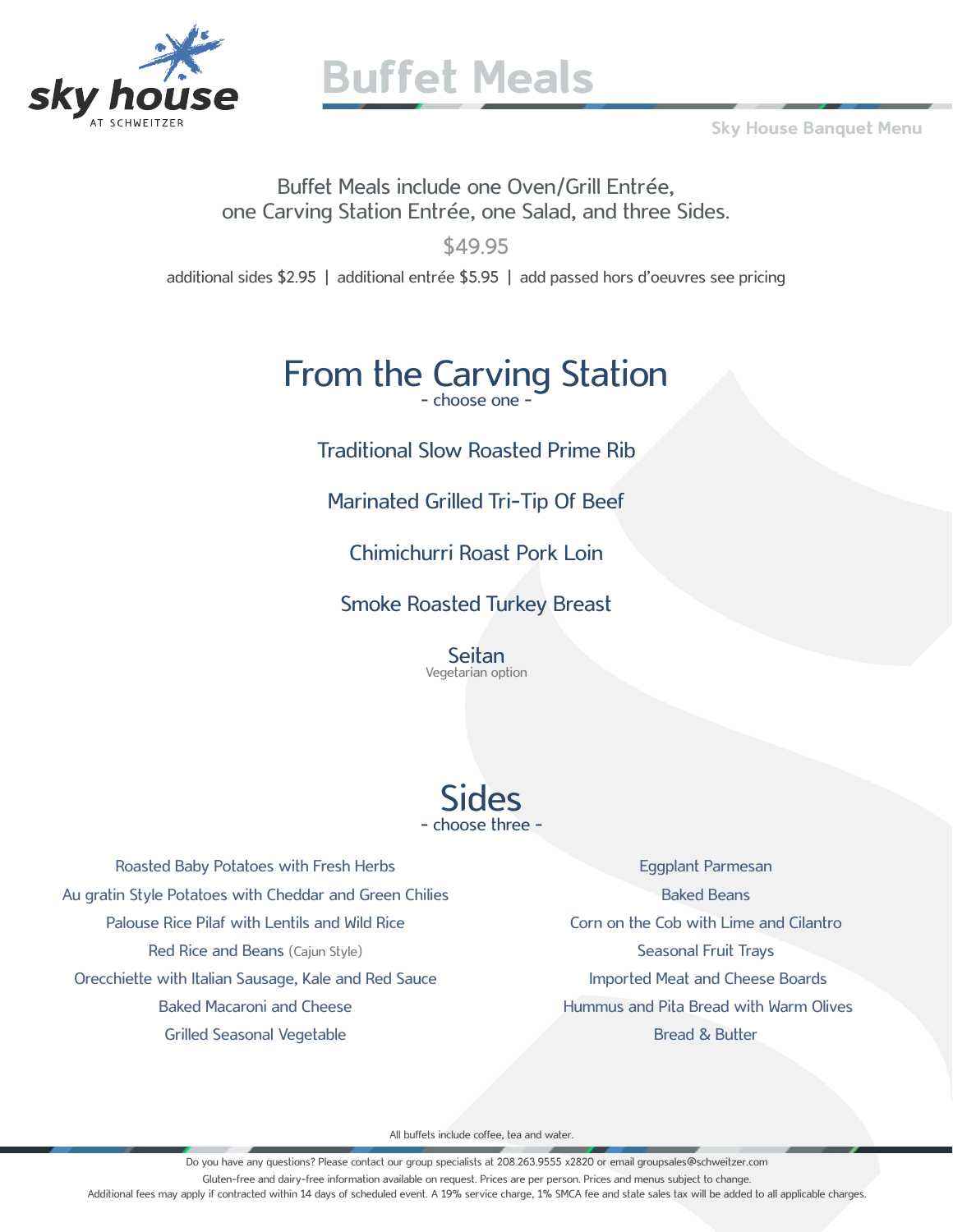

# Hors D'Oeuvres

Sky House Banquet Menu

# From the Oven / Grill

- choose one -

Grilled Sweet Italian Sausage<br>Red sauce, pepper, onion

Grilled Kielbasa or Bratwurst Sauerkraut, apples

Roasted Quarter Chicken Chimichurri or chili and Lime

Grilled Firework Shrimp<br>Scallion, sesame

Genoa Pork Italian preparation of pork loin with Italian sausage, spinach and Parmesan rolled together and slow cooked in a red sauce

#### Smokehouse Barbecued Pork Back Ribs

#### Grilled Lemon and Honey Mopped Salmon

Spanish Paella<br>Spain's signature stew, sausage, pork, shrimp, mussels, clams

Eggplant Parmesan<br>Breaded eggplant, red sauce, Parmesan

#### Salads - choose one -

Potato Salad Potatoes, green onions, celery, hard egg, mustard, mayo

Tortellini Pasta Salad Cheese tortellini, assorted cheeses, artichoke hearts, salami, olives, semi-dried tomato, pesto vinaigrette

> Sante Fe Salad Jicama, black bean, corn, grilled pineapple, lime-cilantro dressing

#### Roasted Beet Salad

Spiced walnut, red wine vinaigrette, goat cheese, mint

All buffets include coffee, tea and water.

Do you have any questions? Please contact our group specialists at 208.263.9555 x2820 or email groupsales@schweitzer.com

Gluten-free and dairy-free information available on request. Prices and menus subject to change.

Additional fees may apply if contracted within 14 days of scheduled event. A 19% service charge, 1% SMCA fee and state sales tax will be added to all applicable charges.

Simply Greens Tossed mix of assorted salad greens, lemon vinaigrette

#### Tossed Cobb Salad

Turkey, avocado, Gorgonzola, tomato and crisp bacon, hard egg, charred tomato vinaigrette

> Arugula Salad Seasonal berries, Gorgonzola, candied walnuts, berry vinaigrette

> > **Tabbouleh**

Tomato, parsley, cucumber, mint, lemon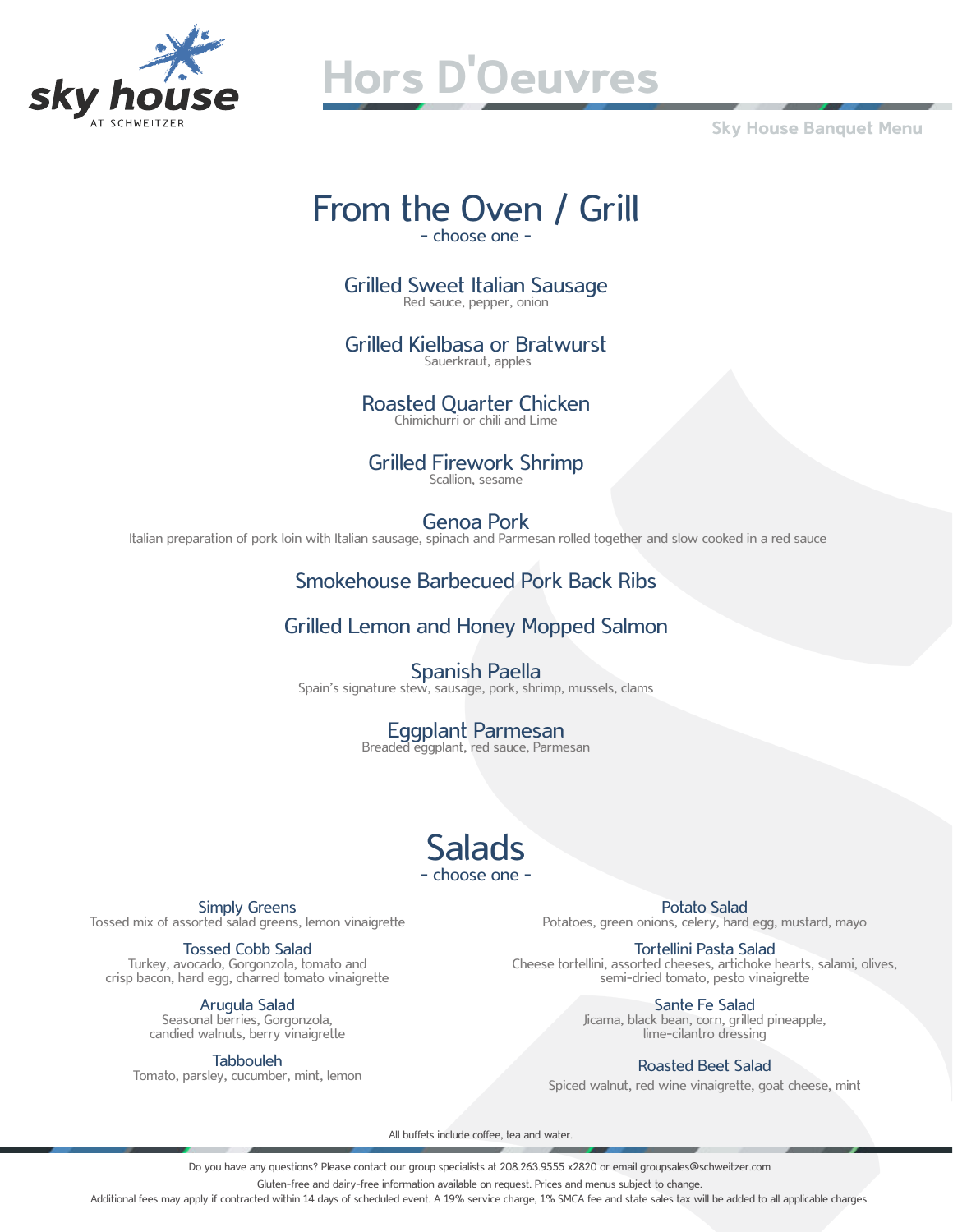

# Passed Hors d'Oeuvres

Sky House Banquet Menu

#### Hors d'Oeuvres Package

Choose 3 passed hors d'oeuvres for 1 hour of service \$15++ per person (based on 4 bites per person)

### Warm Morsels

Risotto Cakes Breaded risotto cake, preserved lemons, mint, peas, olive, Parmesan, red sauce

#### Grilled Chicken Chimichurri Skewers

Garlic, parsley, cumin, Argentinean based marinade

Firework Shrimp Skewers Grilled shrimp, mild spice Asian marinade

#### Mini Pizza Bites

A variety of small bite pizzas with unique parings of flavor Roasted Tomato, Onion Marmalade Fresh Apple, Goat Cheese Artichoke, Roasted Pepper

#### Prosciutto Wrapped Asparagus

Roasted, served warm

## Chilled Morsels

#### Lime and Cilantro Poach Shrimp

Chilled poach shrimp skewers, lime, cilantro

Smoked Salmon Canape Smoked salmon, cream cheese, jalapeño jam, crostini

#### Rolled Grapes with Blue Cheese and Toasted Nuts

Fresh grapes coated with a blue cheese cream cheese rolled through toasted walnut crumble (2 dozen)

#### Vietnamese Spring Roll Wrap

Shrimp, carrots, celery, Napa cabbage, rice noodle, Thai basil wrapped in rice paper, sweet chili sauce

All appetizer parties include coffee, tea, water and one hour service time.

Do you have any questions? Please contact our group specialists at 208.263.9555 x2820 or email groupsales@schweitzer.com

Gluten-free and dairy-free information available on request. Prices and menus subject to change.

Additional fees may apply if contracted within 14 days of scheduled event. A 19% service charge, 1% SMCA fee and state sales tax will be added to all applicable charges.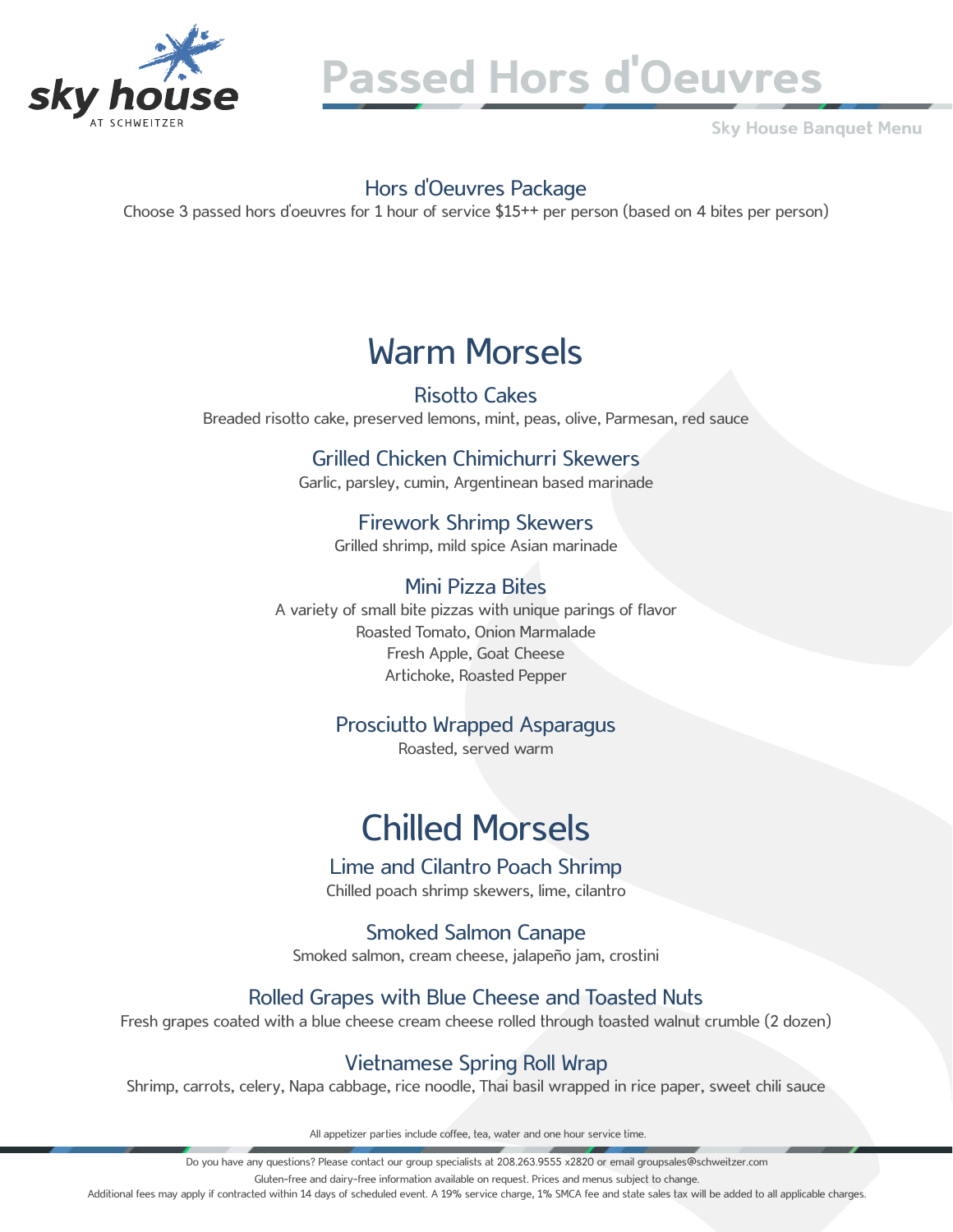

Displayed Hors d'Oeuvres

Sky House Banquet Menu

### Complement your plated or buffet meal with beautifully displayed hors d'oeuvres

each option size serves 50 people

#### Gourmet Meat & Cheese

Mixture of cured, smoked, and aged meats, sliced and paired with a variety of cheese, accompanied by pickled vegetables and house made condiments, served with house crostini \$225

#### Garden Vegetable Crudités

Variety of fresh vegetables artfully arranged, served with spicy house ranch dressing \$125

#### Smoked Salmon

Smoked salmon complete with pickled red onions, herbed cream cheese, lemon wedges, capers, and assorted crackers \$295

#### Samosa

Potato and pea stuffed into a flaky pie dough fried golden, served with a date tamarind chutney \$275

#### Lamb Meatballs

Tzatziki and mint \$295

#### Cold Cut BBQ

Smoked brisket, slow roasted prime rib, smoked salmon, andouille sausage, served with grilled bread, spicy mustard and BBQ sauce \$325

#### Hummus 3 Ways

 Beet, carrot, and traditional hummus. Served with toasted pita and crudité \$215

#### Chicken B'Stilla

Zesty ground chicken wrapped in phyllo dough and baked golden. Topped with powdered sugar and cinnamon. Served with fresh cucumber slices.

\$215

Do you have any questions? Please contact our group specialists at 208.263.9555 x2820 or email groupsales@schweitzer.com

Gluten-free and dairy-free information available on request. Prices and menus subject to change.

Additional fees may apply if contracted within 14 days of scheduled event. A 19% service charge, 1% SMCA fee and state sales tax will be added to all applicable charges.